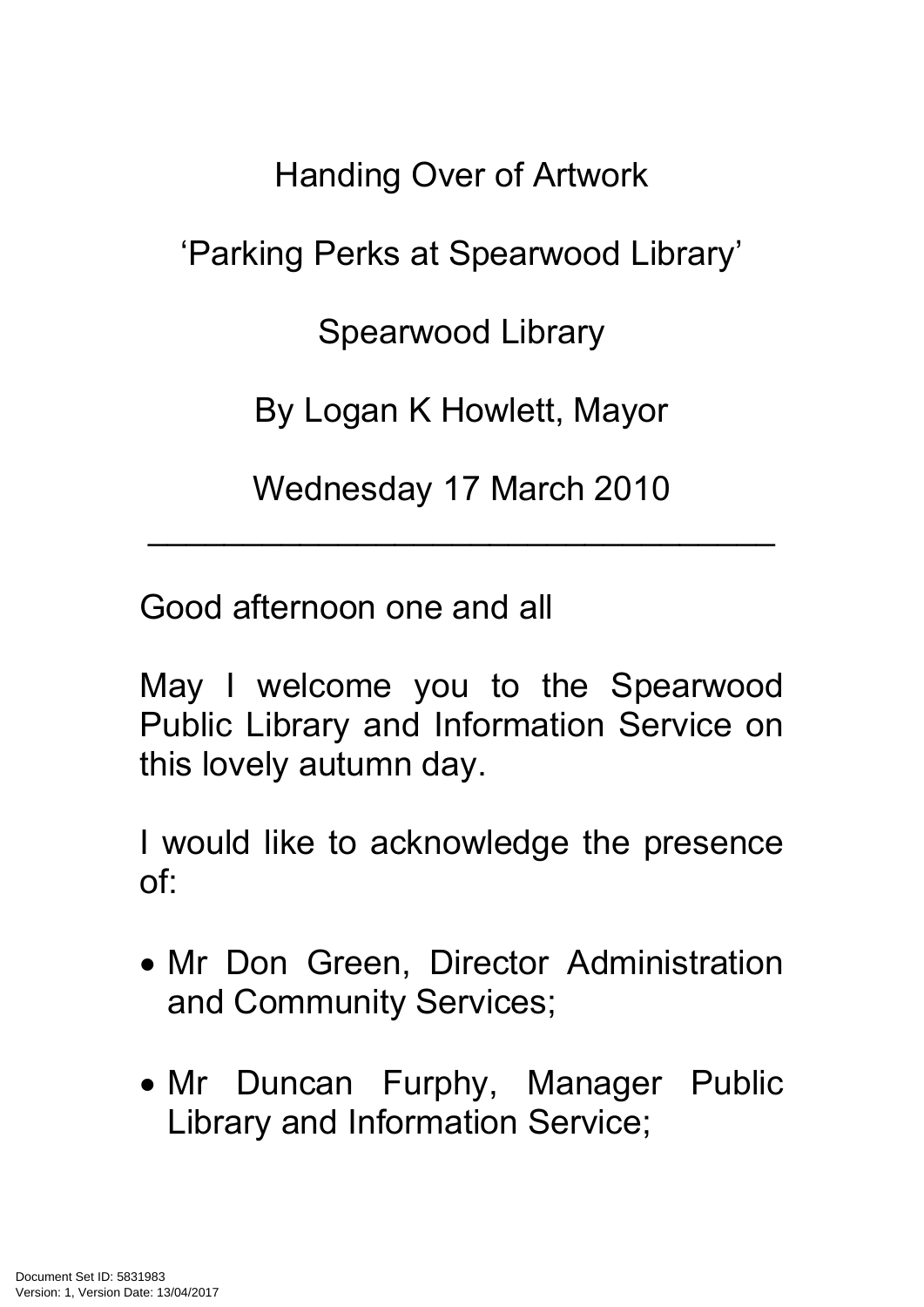- Other City of Cockburn staff members;
- Catia Dolzadelli, the artist who painted the piece of artwork to be unveiled today; and
- Members of the Cockburn community

Each year the City of Cockburn selects one or more pieces to add to its art collection from the Cockburn Community & Cultural Council's Annual Arts & Craft Exhibition.

One piece of art selected was painted by Catia Dolzadelli who is with us today.

By way of background Catia is a selftaught artist who has produced artworks in a variety of media.

In 2008 Catia's banner design was commissioned for the Cockburn City 'Drive By Art Gallery Project'.

Catia also held her first solo exhibition at the Freight Gallery in Fremantle last year.